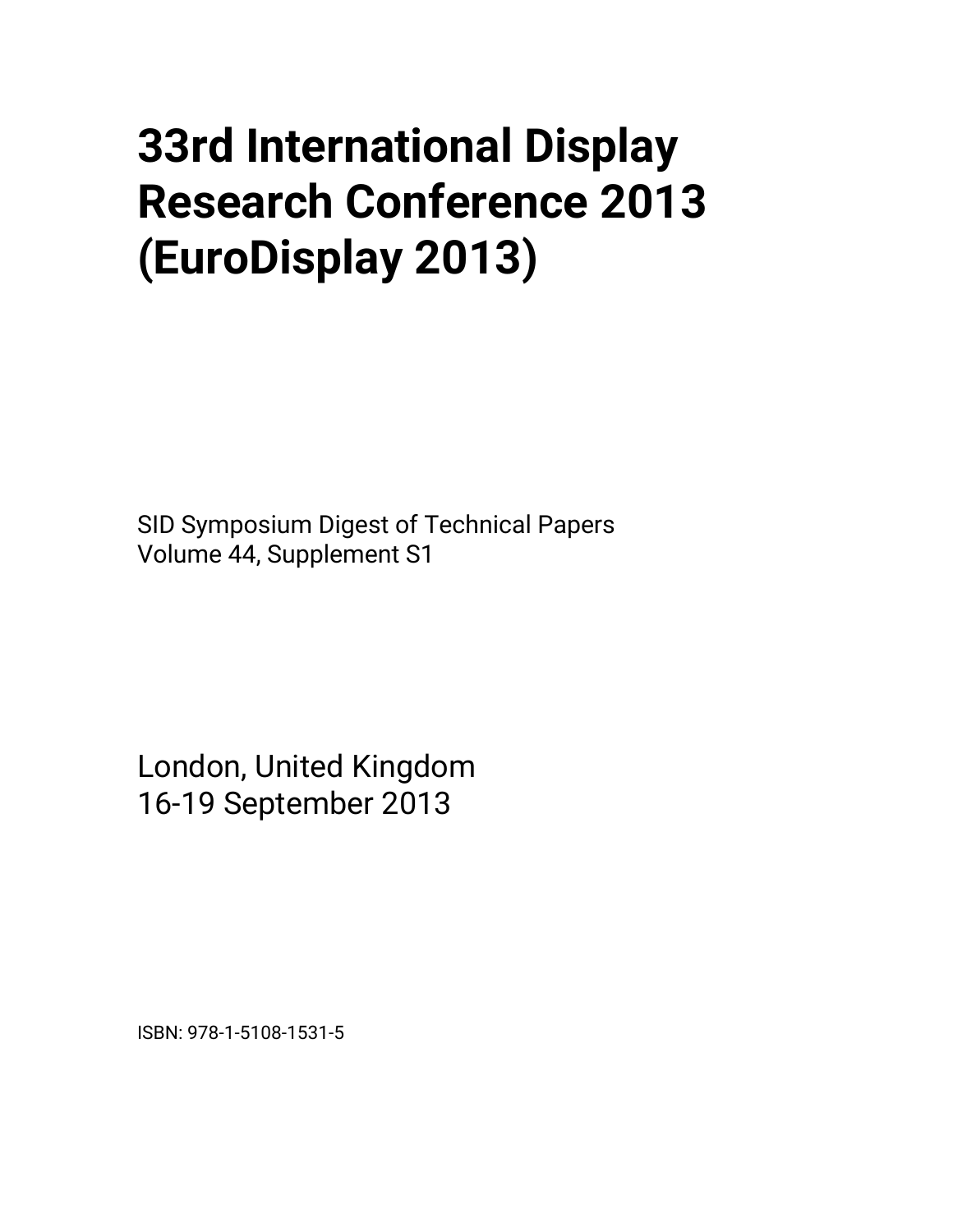**Printed from e-media with permission by:** 

Curran Associates, Inc. 57 Morehouse Lane Red Hook, NY 12571



**Some format issues inherent in the e-media version may also appear in this print version.** 

Copyright© (2013) by SID-the Society for Information Display All rights reserved.

Printed by Curran Associates, Inc. (2015)

For permission requests, please contact John Wiley & Sons at the address below.

John Wiley & Sons 111 River Street Hoboken, NJ 07030-5774

Phone: (201) 748-6000 Fax: (201) 748-6088

info@wiley.com

## **Additional copies of this publication are available from:**

Curran Associates, Inc. 57 Morehouse Lane Red Hook, NY 12571 USA Phone: 845-758-0400 Fax: 845-758-2633 Email: curran@proceedings.com Web: www.proceedings.com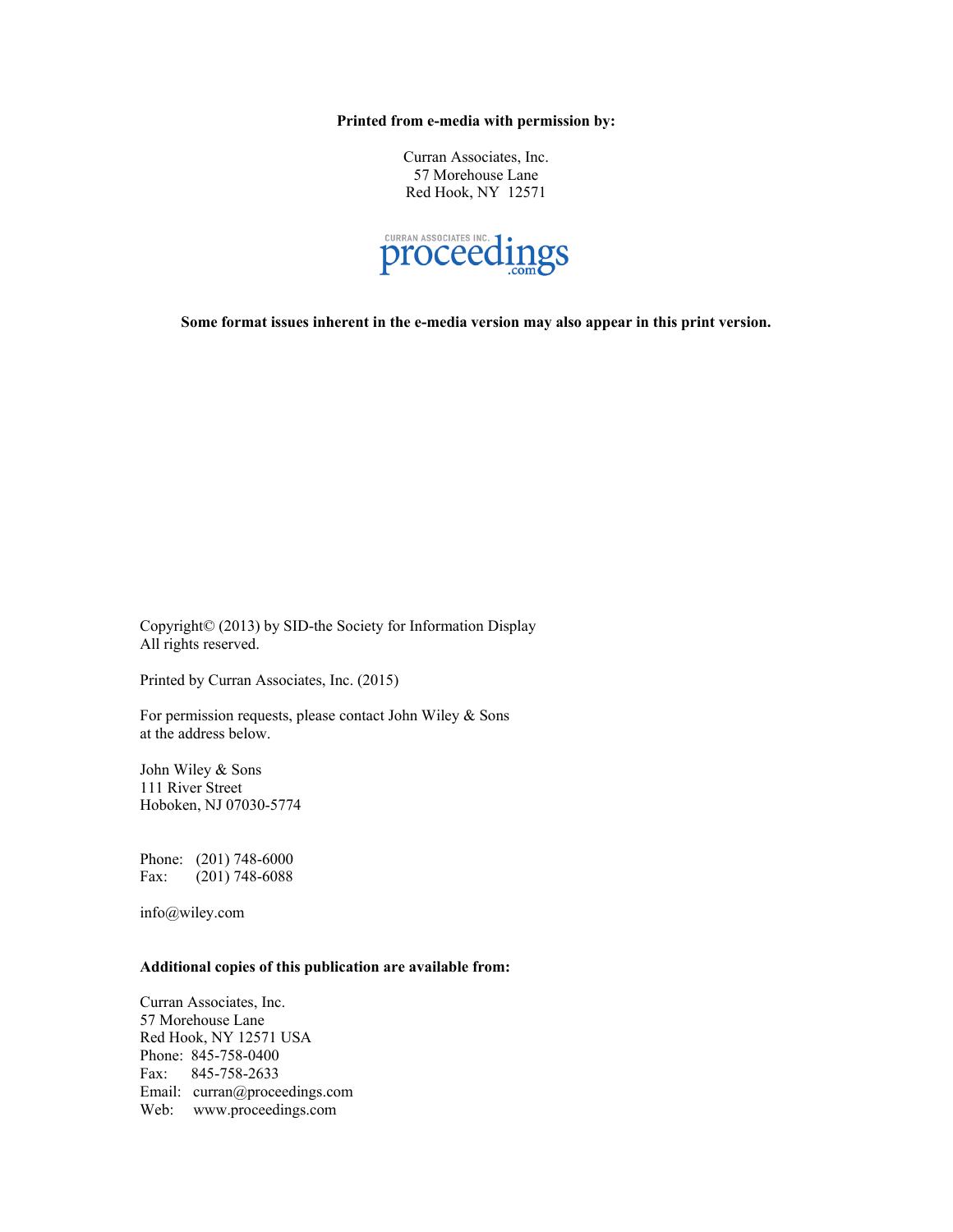## **TABLE OF CONTENTS**

| <b>CIRCULARLY POLARISED ORGANIC LIGHT-EMITTING DIODES USING CONVENTIONAL</b>                           |  |
|--------------------------------------------------------------------------------------------------------|--|
|                                                                                                        |  |
| Ying Yang, Alasdair J. Campbell, Rosenildo Correa Da Costa, Matthew J. Fuchter                         |  |
|                                                                                                        |  |
| Herbert De Smet, Jelle De Smet, Dieter Cuypers, Ching-Pao Weng, Pankaj Joshi                           |  |
|                                                                                                        |  |
| Adrian Geisow, Steve Kitson, John Rudin, Tim Taphouse, Ariosto Matranga                                |  |
| 3D PICTURE OUALITY IMPROVEMENT BY COMPENSATING LUMINANCE UNIFORMITY                                    |  |
|                                                                                                        |  |
| Yonguk Lee, Hyotae Lee, Sangkyu Hwangbo, Haktae Kim, Jongjin Woo, Sanghee Park                         |  |
|                                                                                                        |  |
| Jian-Chiun Liou, Chieh-Chung Hsu                                                                       |  |
| THE DEVELOPMENT OF THE INTEGRATED HOLOGRAPHIC RECORDING HEAD FOR                                       |  |
|                                                                                                        |  |
| Alexander Morozov, Ivan Bovsunovsky, Andrew N Putilin, Sergey S. Kopenkin, Yuriy P. Borodin, Alexey V. |  |
| Yanovskiy, Vladimir A. Gavrikov                                                                        |  |
|                                                                                                        |  |
| Yassen Dobrev, Pascal Volkert, Chihao Xu                                                               |  |
| A LTPS TFT COMPENSATION PIXEL CIRCUIT FOR SIMULTANEOUS EMISSION DRIVING                                |  |
|                                                                                                        |  |
| Soo-Yeon Lee, Jeong-Soo Lee, Min-Koo Han                                                               |  |
| A NOVEL AMOLED PIXEL CIRCUIT FOR COMPENSATING OF DEVIATION OF                                          |  |
|                                                                                                        |  |
| Hoon-Ju Chung                                                                                          |  |
| DIFFRACTION ON ANISOTROPIC SUBSTRATES WITH SINOSOIDAL SURFACE                                          |  |
|                                                                                                        |  |
| Alexey Y. Merkulov, Victor V. Belyaev, Andrey A. Belyaev, Artem A. Gorbunov                            |  |
|                                                                                                        |  |
| Nikolai I. Petrov                                                                                      |  |
|                                                                                                        |  |
| Teckjin Nam, Sukte Lee, Sangtaek Geum, Jongkyu Kim, Sekwang Park                                       |  |
|                                                                                                        |  |
| Nahum Soschin, Vladimir Ulasyuk, Vladimir Bolshukhin                                                   |  |
|                                                                                                        |  |
| Benjamin A. Coombs, Keri L. McCall, Simon R. Rutter, Simon D. Ogier                                    |  |
| <b>FLAW DETECTION FOR SMALL-PIXEL IGZO-BASED TFT ARRAY MEDICAL DISPLAY</b>                             |  |
|                                                                                                        |  |
| Y. C. Wang, B. S. Lin                                                                                  |  |
|                                                                                                        |  |
| Vladimir Saveljev, Sung-Kyu Kim                                                                        |  |
| <b>CONSIDERATION OF MULTILINES SIMULTANEOUS SCANNING METHOD USING</b>                                  |  |
| OPTICAL WAVELENGTH MULTIPLEXING FOR DISPLAY DEVICE WITH HUGE NUMBER                                    |  |
|                                                                                                        |  |
| Tetsuhiko Muroi, Takenobu Usui, Yoshiki Nakajima, Yoshihide Fujisaki, Keiji Ishii                      |  |
|                                                                                                        |  |
| J. De Smet, P. De Backer, E. Islamaj, P. Joshi, D. Cuypers, H. De Smet                                 |  |
| A NOVEL METHOD OF DECISION ON THE OPTIMAL DISPLAY GAMMA CURVE                                          |  |
|                                                                                                        |  |
| Min Woo Lee, Hyun Hee Park, Seung A Kang Ha, Hak Gyun Bae, Seul Ki Jang, Jong Ho Kim, Jee Young Yeom   |  |
| ALUMINUM NANOSTRUCTURED COATINGS AS ALTERNATIVES TO METAL OXIDE AND                                    |  |
|                                                                                                        |  |
| A. Smirnov, A. Stsiapanau, Y. Mukha, Ya. Satskevich, A. Martinovich, A. Maksimov                       |  |
|                                                                                                        |  |
| Jan Maslik, Pavel Urbanek, Ivo Kuritka, Petr Krcmar                                                    |  |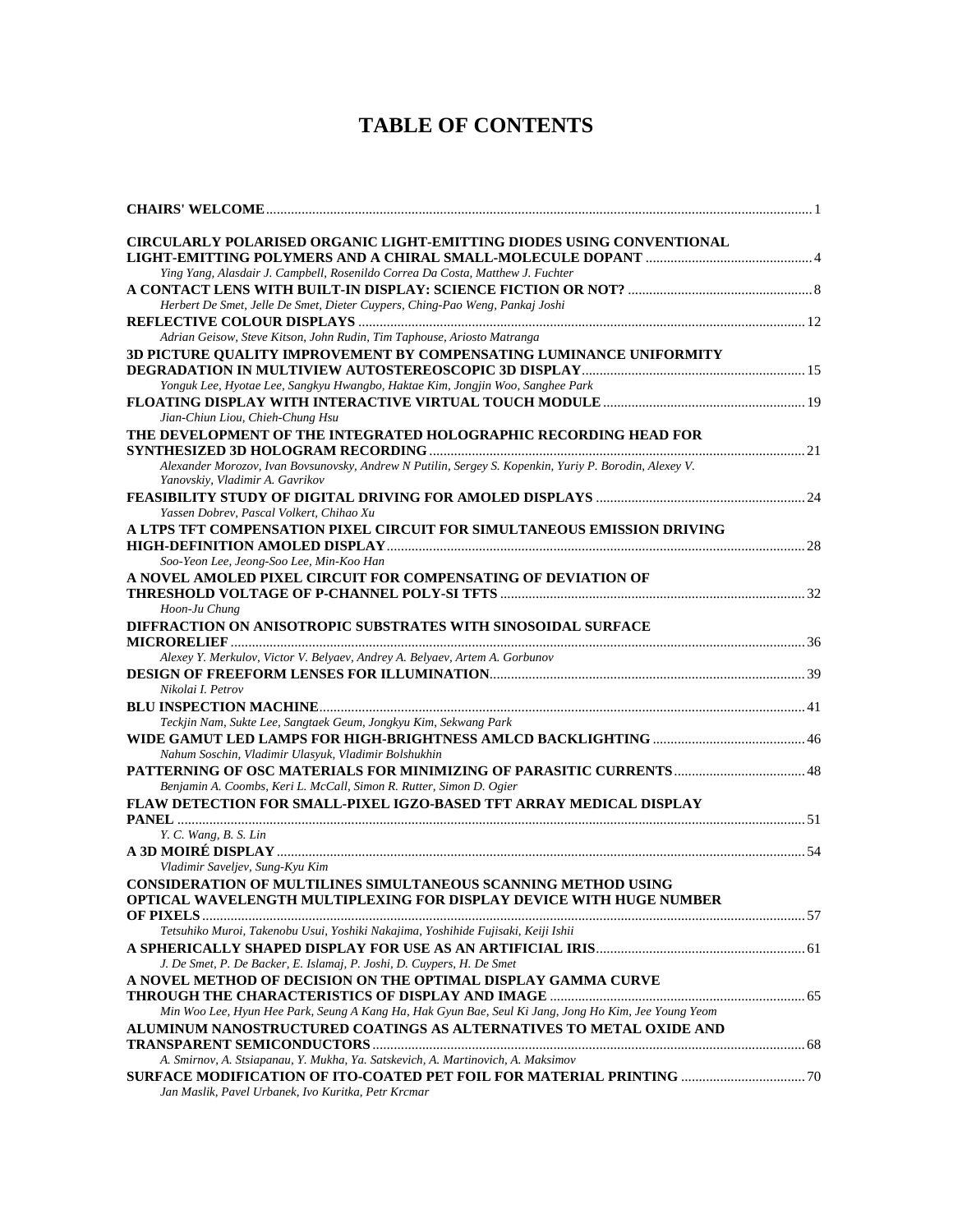| NORMAL- AND REVERSE-MODE LIGHT-SCATTERING PROPERTIES IN POLYMER-                                                               |  |
|--------------------------------------------------------------------------------------------------------------------------------|--|
|                                                                                                                                |  |
| Rumiko Yamaguchi, Koichiro Goto, Chang Xiao-Jun                                                                                |  |
| FAST FERROELECTRIC LIQUID CRYSTAL DISPLAY WITH NOVEL PHOTOALIGNED                                                              |  |
|                                                                                                                                |  |
| Qi Guo, A. K. Srivastava, Ying Ma, V. G. Chigrinov, H. S. Kowk, E. P. Pozhidaev                                                |  |
| DISTRIBUTION OF DYE MOLECULES ORIENTATION IN PHOTOALIGNING LAYER                                                               |  |
| N. N. Barabanova, V. V. Belyaev, D. L. Bogdanov, A. L. Bugrimov, A. K. Dadivanyan, V. G. Chigrinov                             |  |
|                                                                                                                                |  |
| NEW CONCEPT FOR THE DESIGN, SYNTHESIS, AND APPLICATION OF<br>NANOSTRUCTURED ANISOTROPIC MATERIALS AND CONDUCTIVE AND ALIGNMENT |  |
|                                                                                                                                |  |
| V. Bezborodov, S. Mikhalyonok, I. Zharski, O. Dormeshkin, A. Smirnov, A. Stsiapanau                                            |  |
| VIEWING-ANGLE ANALYSIS OF NOVEL FOUR-DOMAIN ADVANCED SUPER                                                                     |  |
|                                                                                                                                |  |
| Guangkui Qin, Teruaki Suzuki, Yafeng Yang, Kiman Kim, Miki Kashima, Xin Gu, Jikai Yao, Jaegeon You                             |  |
| OPTICALLY AND THERMALLY CONTROLLABLE LIGHT SCATTERING BASED ON                                                                 |  |
| DOUBLE-SIDE POLY(N-VINYLCARBAZOLE) FILMS-COATED DYE-DOPED LIQUID                                                               |  |
|                                                                                                                                |  |
| Ko-Ting Cheng, Yuan-Di Chen, Andy Ying-Guey Fuh                                                                                |  |
| FEATURES OF POLARIZATION DIFFRACTION GRATINGS SWITCHING UNDER THE                                                              |  |
|                                                                                                                                |  |
| H. L. Margaryan, D. L. Hovhannisyan, N. H. Hakobyan, V. K. Abrahamyan, T. K. Sargsyan, A. M. Movsisyan                         |  |
|                                                                                                                                |  |
| A. Stsiapanau, M. Berezovik, V. Astaf'Ev, P. Poznyak, A. Smirnov, A. Pasynkov                                                  |  |
| <b>IMPROVEMENT OF LED LUMINOUS EFFICACY IN DRIVING BY PULSE CURRENT</b>                                                        |  |
|                                                                                                                                |  |
| Yuji Sano, Takahiro Arai                                                                                                       |  |
| HETEROGENEOUS PLATED METALS FOR DISPLAY ELEMENTS AND TECHNOLOGIES OF                                                           |  |
|                                                                                                                                |  |
| V. I. Kurmashev, I. V. Timoshkov, V. I. Timoshkov, A. A. Sakova                                                                |  |
| <b>OPTOELECTRONIC PROPERTIES OF MEH-PPV THIN FILMS INFLUENCED BY THEIR</b>                                                     |  |
|                                                                                                                                |  |
| Pavel Urbanek, Ivo Kuritka, Petr Krcmar, Jan Maslik                                                                            |  |
| <b>SYNTHESIS AND CHARACTERIZATION OF A SOLUTION-PROCESSABLE HYBRID</b>                                                         |  |
| <b>ORGANIC-INORGANIC HIGH-K DIELECTRIC FOR LOW-VOLTAGE OFET APPLICATIONS 108</b>                                               |  |
| E. Verrelli, N. Kemp, M. O'Neill, F. Cheng, F. A. Alharti, S. M. Kelly                                                         |  |
| LARGE-AREA PRINTED TRANSPARENT ELECTRODES FOR FLEXIBLE ORGANIC LIGHT-                                                          |  |
|                                                                                                                                |  |
| Xuhua Wang, Peter A. Levermore, Miguel C. Ramon, Monika Voigt, Colin Belton, Edwards Lofts, Cora Cheung,                       |  |
| Paul Stavrinou, Jenny Nelson, Donal D. C. Bradley                                                                              |  |
|                                                                                                                                |  |
| Aleksandr Yasunas, Natalia Kovalchyk, Olga Komar, Uriy Radzionay, Dmitry Kotov, Vladimir Shiripov                              |  |
| IMPROVED STABILITY OF SOLUTION-PROCESSED ZNO THIN-FILM TRANSISTOR POST-                                                        |  |
|                                                                                                                                |  |
| Taesung Kang, Jayhyun Koo, Taeyoon Kim, Jinpyo Hong                                                                            |  |
| OPTIMIZATION OF H2O ANNEALING FOR HIGH-PERFORMANCE LOW-TEMPERATURE                                                             |  |
|                                                                                                                                |  |
| Jeong-Soo Lee, Soo-Yeon Lee, Min-Koo Han, Yong-Hoon Kim, Jang-Yeon Kwon                                                        |  |
| THE EFFECT OF BIAS-TEMPERATURE STRESS ON THRESHOLD VOLTAGE                                                                     |  |
| <b>INSTABILITIES IN A-IGZO UNDER LIGHT ILLUMINATION AND THEIR MODELING</b>                                                     |  |
|                                                                                                                                |  |
| Su Jeong Seok, Ohyun Kim                                                                                                       |  |
| ELECTRICAL AND OPTICAL STABILITIES OF AMORPHOUS INGAZNO THIN FILMS FOR                                                         |  |
|                                                                                                                                |  |
| Yuanjie Li, Kai Jiang, Yanhua Fu, Zilong Liu<br>OPTIMIZING THE DEPOSITION RATE OF VACUUM-GROWN N-OCTYLPHOSPHONIC ACID          |  |
|                                                                                                                                |  |
| S. Gupta, H. Gleskova                                                                                                          |  |
| A RECONFIGURABLE SWITCHED-CAPACITOR RESISTOR FOR PROXIMITY TOUCH                                                               |  |
|                                                                                                                                |  |
| Kye-Shin Lee, Mohammadreza Asgari, Yong-Min Lee                                                                                |  |
|                                                                                                                                |  |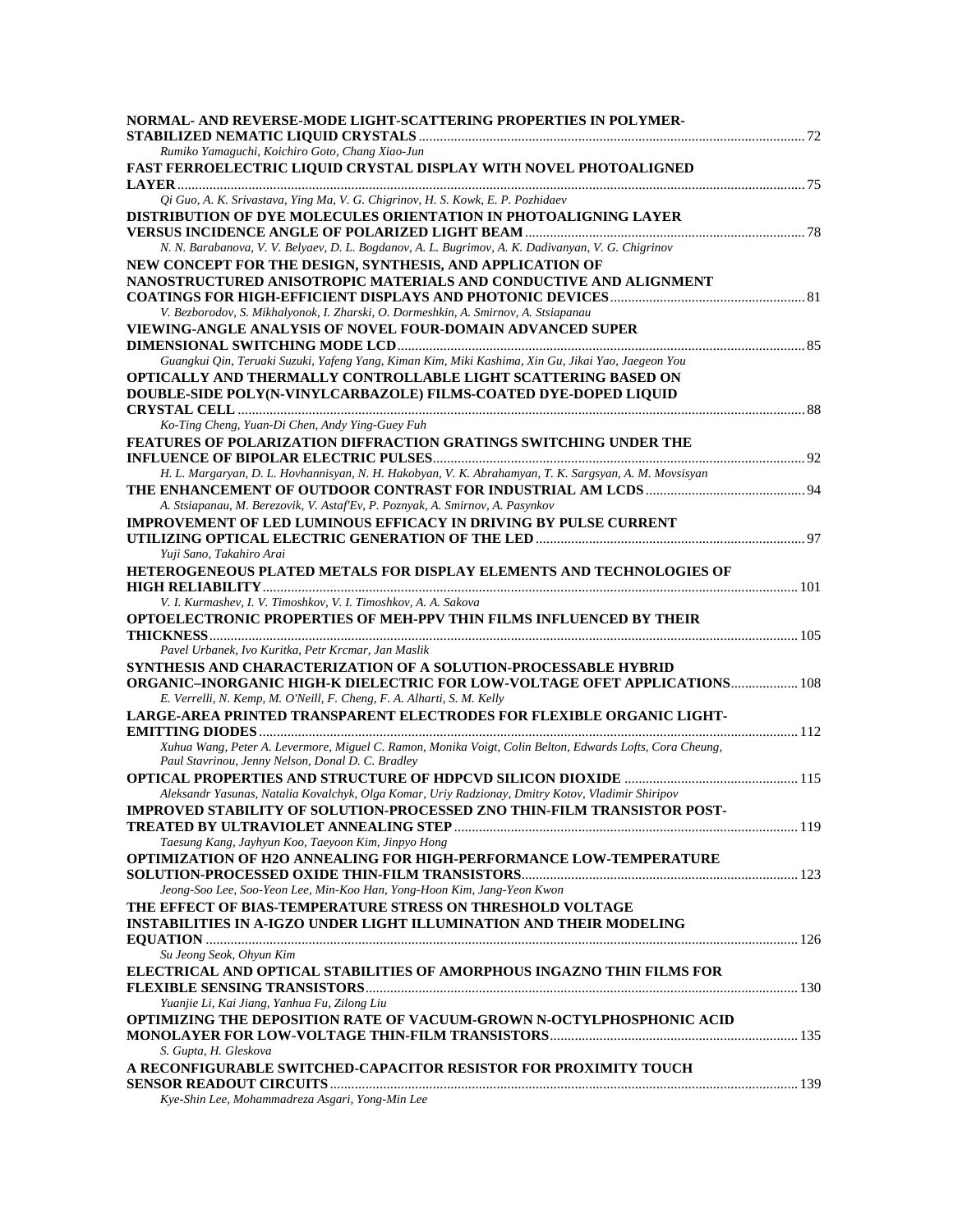| PREDICTING CHANGE IN CELL GAP IN LCD PANELS SUBJECTED TO TOUCH FORCE  144<br>K. Hemanth Vepakomma, Manoj Pandey, Tomohiro Ishikawa, Ramji Koona |  |
|-------------------------------------------------------------------------------------------------------------------------------------------------|--|
| INCREASING REWRITING SPEED OF OPTICAL REWRITABLE E-PAPER BY PROCESS                                                                             |  |
|                                                                                                                                                 |  |
| Jiatong Sun, Abhishek Srivastava, Vladimir Chigrinov, H. S. Kwok                                                                                |  |
| HIGHLY EFFICIENT BLUE-GREEN OLEDS FROM TETRADENTATE CYCLOMETALATED                                                                              |  |
|                                                                                                                                                 |  |
| Jeremy Ecton, Tyler Fleetham, Xaiochun Hang, Jian Li                                                                                            |  |
|                                                                                                                                                 |  |
| Yongmin Park, Dongwoo Kang, Sungjin Kim, Taeseong Han, Jangjin Yoo, Moojong Lim                                                                 |  |
| HIGHLY COLOR-SATURATED QUANTUM DOT LIGHT-EMITTING DEVICES USING                                                                                 |  |
|                                                                                                                                                 |  |
| Christian Ippen, Tonino Greco, Armin Wedel, Yohan Kim, Jiwan Kim, Chul Jong Han                                                                 |  |
|                                                                                                                                                 |  |
| Masayuki Sugawara, Keiji Ishii, Yuichi Kusakabe, Yukihiro Nishida, Yoshiaki Shishikui                                                           |  |
|                                                                                                                                                 |  |
| M. James Harding, Michael J. Banach                                                                                                             |  |
| FLUORESCENT CHOLESTERIC LIQUID CRYSTAL DISPLAY WITH SELF-COMPENSATION                                                                           |  |
|                                                                                                                                                 |  |
| Jang-Kyum Kim, Suk-Hwan Joo, Jang-Kun Song                                                                                                      |  |
| <b>FULL-COLOR FIELD-SEQUENTIAL COLOR DISPLAY BASED ON ELECTRICALLY</b>                                                                          |  |
|                                                                                                                                                 |  |
| A. K. Srivastava, Y. Ma, V. G. Chigrinov, H. S. Kwok, E. P. Pozhidaev                                                                           |  |
| SOLUTION-PROCESSED OXIDE SEMICONDUCTORS FOR HIGH-MOBILITY THIN-FILM                                                                             |  |
|                                                                                                                                                 |  |
| Jin Jang, Christophe Avis, Youn Goo Kim, Hye Rim Hwang                                                                                          |  |
|                                                                                                                                                 |  |
| T. Rothländer, H. Gold, A. Haase, G. Jakopic, P. Hartmann, B. Stadlober, P. C. Hütter                                                           |  |
| SELF-ALIGNED OXIDE THIN-FILM TRANSISTORS FABRICATED UTILIZING AN EXCIMER                                                                        |  |
| <b>LASER AND THE DEPENDENCE OF THEIR CHARACTERISTICS ON IRRADIATION</b>                                                                         |  |
|                                                                                                                                                 |  |
| Mitsuru Nakata, Hiroshi Tsuji, Yoshihide Fujisaki, Hiroto Sato, Yoshiki Nakajima, Tatsuya Takei, Toshihiro                                      |  |
| Yamamoto                                                                                                                                        |  |
| UNIQUE PARAMETERS OF DISPLAY CELLS BASED ON NEW FLC, AND PROSPECTS OF                                                                           |  |
|                                                                                                                                                 |  |
| A. L., reev, I. N. Kompanets                                                                                                                    |  |
| EXPERIMENTAL AND THEORETICAL MODELING OF LIQUID CRYSTAL ORIENTATION                                                                             |  |
|                                                                                                                                                 |  |
| Victor V. Belyaev                                                                                                                               |  |
| LIQUID CRYSTAL GRATINGS TECHNOLOGIES AND FERROELECTRIC LIQUID CRYSTAL-                                                                          |  |
| Ying Ma, Qi Guo, Abhishek Srivastava, Vladimir Chigrinov                                                                                        |  |
|                                                                                                                                                 |  |
| HEAT DISSIPATION PERFORMANCE OF LASER BACKLIGHT FOR LIQUID CRYSTAL                                                                              |  |
| Akihiro Nagase, Eiji Niikura, Masaru Shinozaki, Tetsuya Nagayasu, Taiji Kondo                                                                   |  |
|                                                                                                                                                 |  |
| Hoi Sing Kwok, Wei Zhou, Meng Zhang, Rongsheng Chen, Shuyun Zhao, Man Wong, Shuming Chen, Thomas                                                |  |
| Chow                                                                                                                                            |  |
| <b>OXIDE-TFT-DRIVEN FLEXIBLE DISPLAY USING HIGHLY EFFICIENT PHOSPHORESCENT</b>                                                                  |  |
|                                                                                                                                                 |  |
| Genichi Motomura, Yoshiki Nakajima, Tatsuya Takei, Yoshihide Fujisaki, Hirohiko Fukagawa, Hiroshi Tsuji,                                        |  |
| Mitsuru Nakata, Takahisa Shimizu, Toshihiro Yamamoto                                                                                            |  |
|                                                                                                                                                 |  |
| T. D. Wilkinson, R. Chen, H. Butt                                                                                                               |  |
| HIGH-PERFORMANCE LARGE-AREA PROJECTED CAPACITIVE TOUCH SCREEN USING                                                                             |  |
|                                                                                                                                                 |  |
| Takeshi Ono, Masafumi Agari, Seiichiro Mori, Takuji Imamura, Takashi Miyayama, Tatsuya Nakamura, Naoki                                          |  |
| Nakagawa                                                                                                                                        |  |
| SOLEHMAINEN: TOWARD ROLL-TO-ROLL FABRICATION OF SHORT-CHANNEL                                                                                   |  |
|                                                                                                                                                 |  |
| Kimmo Solehmainen, Teemu Ruotsalainen, Elina Jansson, Johanna Hiitola-Keinänen                                                                  |  |
|                                                                                                                                                 |  |
| James Gourlay                                                                                                                                   |  |